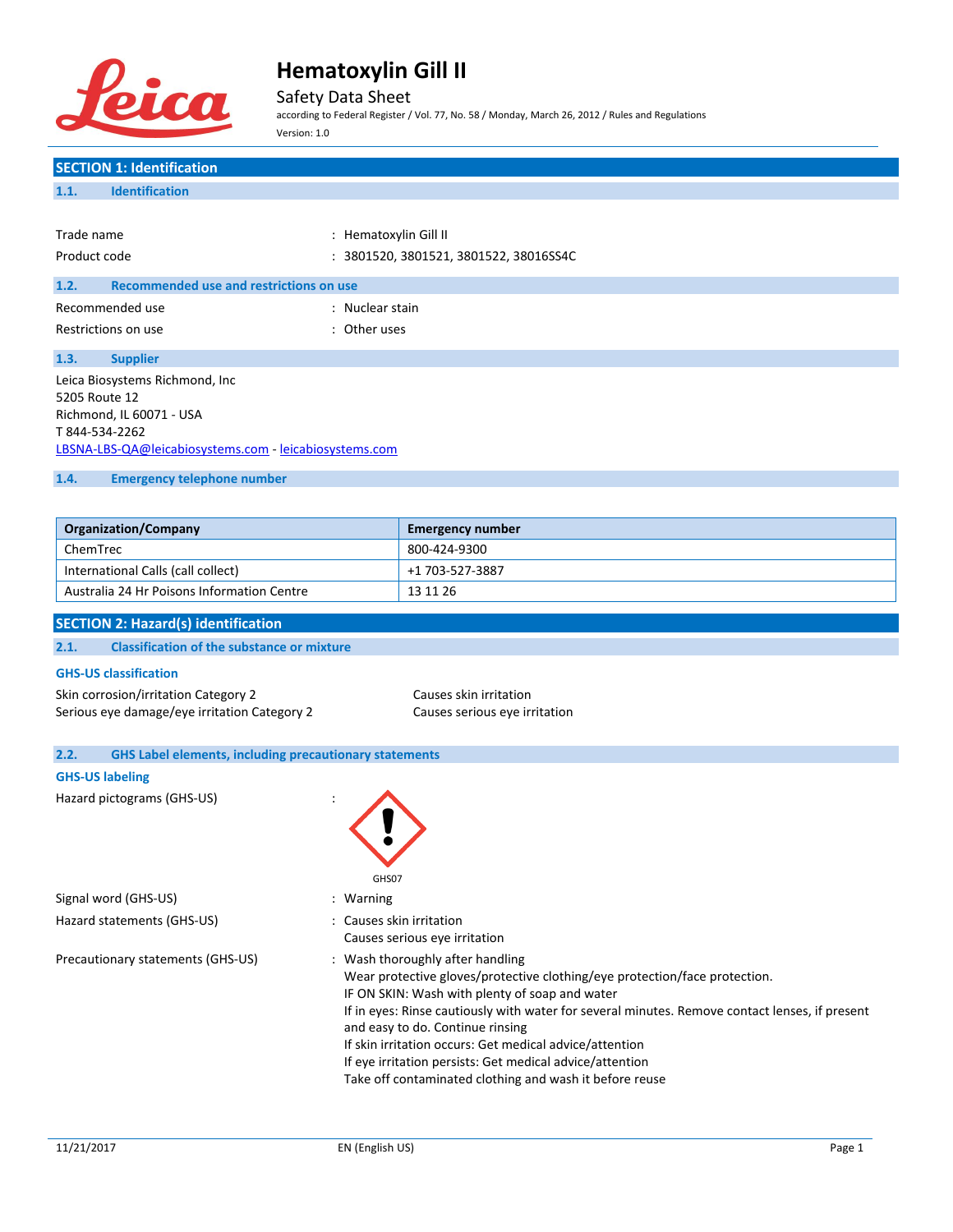## Safety Data Sheet

according to Federal Register / Vol. 77, No. 58 / Monday, March 26, 2012 / Rules and Regulations

| 2.3.                                                     | Other hazards which do not result in classification |  |  |  |  |  |  |
|----------------------------------------------------------|-----------------------------------------------------|--|--|--|--|--|--|
|                                                          | No additional information available                 |  |  |  |  |  |  |
| 2.4.                                                     | <b>Unknown acute toxicity (GHS US)</b>              |  |  |  |  |  |  |
| Not applicable                                           |                                                     |  |  |  |  |  |  |
| <b>SECTION 3: Composition/Information on ingredients</b> |                                                     |  |  |  |  |  |  |
| 3.1.                                                     | <b>Substances</b>                                   |  |  |  |  |  |  |

Not applicable

### **3.2. Mixtures**

| <b>Name</b>     | <b>Product identifier</b> | %        | <b>GHS-US classification</b>              |
|-----------------|---------------------------|----------|-------------------------------------------|
| Ethylene Glycol | $(CAS No)$ 107-21-1       | < 30     | Acute Tox. 4 (Oral), H302                 |
| acetic acid     | (CAS No) 64-19-7          | $\leq$ 2 | Flam. Lig. 3, H226<br>Skin Corr. 1A, H314 |

Full text of hazard classes and H-statements : see section 16

|             | <b>SECTION 4: First-aid measures</b>                                |                                                                                                                                                                |
|-------------|---------------------------------------------------------------------|----------------------------------------------------------------------------------------------------------------------------------------------------------------|
| 4.1.        | <b>Description of first aid measures</b>                            |                                                                                                                                                                |
|             | First-aid measures general                                          | : Call a poison center/doctor/physician if you feel unwell.                                                                                                    |
|             | First-aid measures after inhalation                                 | : Remove person to fresh air and keep comfortable for breathing.                                                                                               |
|             | First-aid measures after skin contact                               | : Rinse skin with water/shower. Remove/Take off immediately all contaminated clothing. If<br>skin irritation occurs: Get medical advice/attention.             |
|             | First-aid measures after eye contact                                | : Rinse eyes with water as a precaution.                                                                                                                       |
|             | First-aid measures after ingestion                                  | : Rinse mouth. Call a poison center/doctor/physician if you feel unwell.                                                                                       |
| 4.2.        | Most important symptoms and effects (acute and delayed)             |                                                                                                                                                                |
|             | Symptoms/effects after skin contact                                 | : Irritation.                                                                                                                                                  |
| 4.3.        | Immediate medical attention and special treatment, if necessary     |                                                                                                                                                                |
|             | Treat symptomatically.                                              |                                                                                                                                                                |
|             | <b>SECTION 5: Fire-fighting measures</b>                            |                                                                                                                                                                |
| 5.1.        | Suitable (and unsuitable) extinguishing media                       |                                                                                                                                                                |
|             | Suitable extinguishing media                                        | : Water spray. Dry powder. Foam. Carbon dioxide.                                                                                                               |
| 5.2.        | Specific hazards arising from the chemical                          |                                                                                                                                                                |
| Fire hazard |                                                                     | : No data available on direct fire hazard.                                                                                                                     |
| 5.3.        | Special protective equipment and precautions for fire-fighters      |                                                                                                                                                                |
|             | Protection during firefighting                                      | : Do not attempt to take action without suitable protective equipment. Self-contained<br>breathing apparatus. Complete protective clothing.                    |
|             | <b>SECTION 6: Accidental release measures</b>                       |                                                                                                                                                                |
| 6.1.        | Personal precautions, protective equipment and emergency procedures |                                                                                                                                                                |
| 6.1.1.      | For non-emergency personnel                                         |                                                                                                                                                                |
|             | <b>Emergency procedures</b>                                         | : Ventilate spillage area. Avoid contact with skin and eyes.                                                                                                   |
| 6.1.2.      | For emergency responders                                            |                                                                                                                                                                |
|             | Protective equipment                                                | : Do not attempt to take action without suitable protective equipment. For further<br>information refer to section 8: "Exposure controls/personal protection". |
| 6.2.        | <b>Environmental precautions</b>                                    |                                                                                                                                                                |
|             | Avoid release to the environment.                                   |                                                                                                                                                                |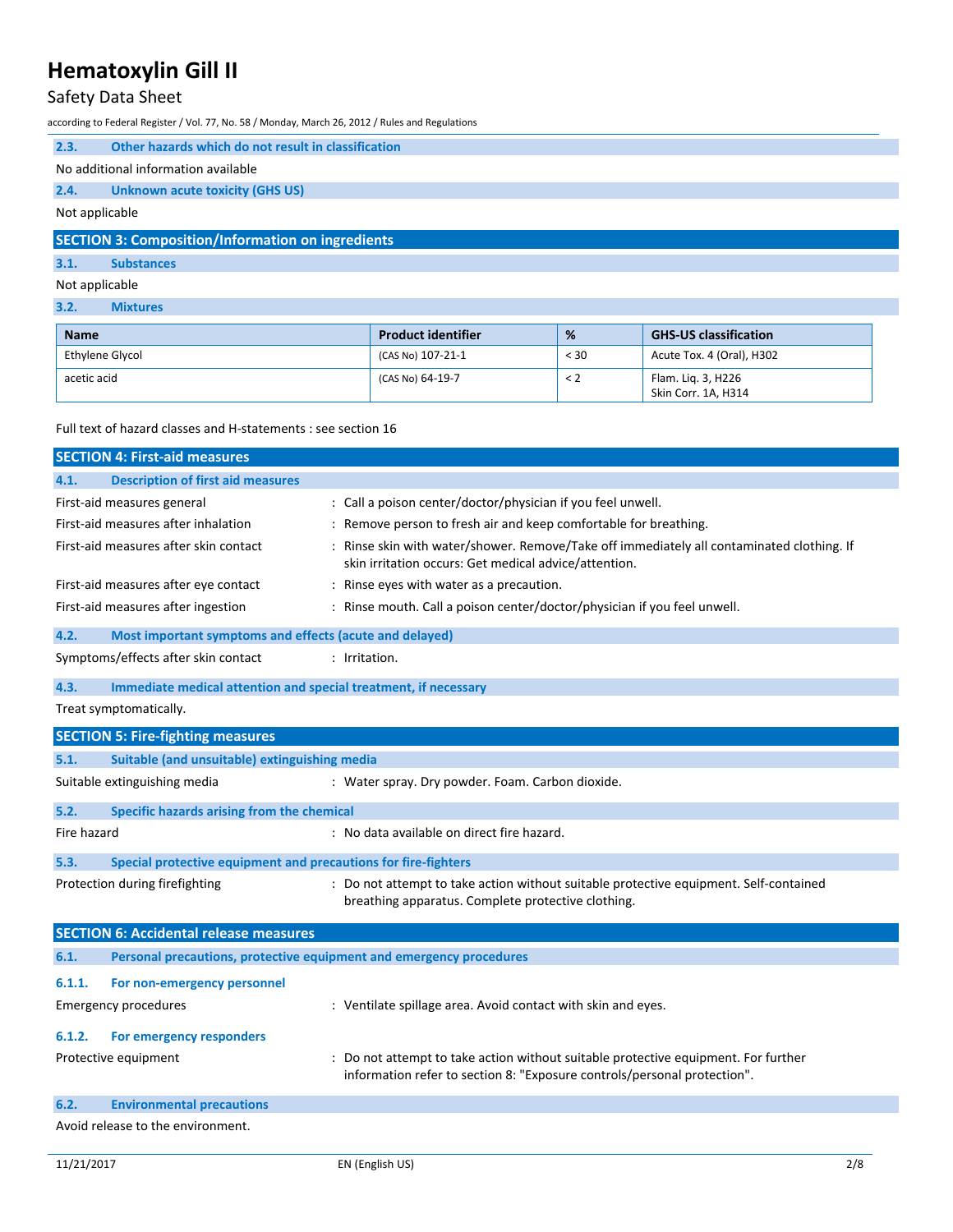## Safety Data Sheet

according to Federal Register / Vol. 77, No. 58 / Monday, March 26, 2012 / Rules and Regulations

| 6.3.                          | Methods and material for containment and cleaning up |                                                                                                                                      |  |  |  |  |  |  |
|-------------------------------|------------------------------------------------------|--------------------------------------------------------------------------------------------------------------------------------------|--|--|--|--|--|--|
| Methods for cleaning up       |                                                      | : Take up liquid spill into absorbent material. Notify authorities if product enters sewers or<br>public waters.                     |  |  |  |  |  |  |
|                               | Other information                                    | : Dispose of materials or solid residues at an authorized site.                                                                      |  |  |  |  |  |  |
| 6.4.                          | <b>Reference to other sections</b>                   |                                                                                                                                      |  |  |  |  |  |  |
|                               | For further information refer to section 13.         |                                                                                                                                      |  |  |  |  |  |  |
|                               | <b>SECTION 7: Handling and storage</b>               |                                                                                                                                      |  |  |  |  |  |  |
| 7.1.                          | <b>Precautions for safe handling</b>                 |                                                                                                                                      |  |  |  |  |  |  |
| Precautions for safe handling |                                                      | : Ensure good ventilation of the work station. Wear personal protective equipment. Avoid<br>المحارم المحام حائرام والجارين للمصاحبين |  |  |  |  |  |  |

|      | Hygiene measures                                             | contact with skin and eyes.<br>: Wash contaminated clothing before reuse. Do not eat, drink or smoke when using this<br>product. Always wash hands after handling the product. |  |  |  |  |  |  |  |  |  |  |
|------|--------------------------------------------------------------|--------------------------------------------------------------------------------------------------------------------------------------------------------------------------------|--|--|--|--|--|--|--|--|--|--|
| 7.2. | Conditions for safe storage, including any incompatibilities |                                                                                                                                                                                |  |  |  |  |  |  |  |  |  |  |
|      |                                                              |                                                                                                                                                                                |  |  |  |  |  |  |  |  |  |  |

Technical measures **in the contract of the Comply with applicable regulations.** Storage conditions : Store in a well-ventilated place. Keep cool. Keep container tightly closed.

## **SECTION 8: Exposure controls/personal protection**

## **8.1. Control parameters**

| Ethylene Glycol (107-21-1) |                                   |                                                                                             |
|----------------------------|-----------------------------------|---------------------------------------------------------------------------------------------|
| ACGIH                      | ACGIH TWA (ppm)                   | 25 ppm                                                                                      |
| <b>ACGIH</b>               | $ACGIH$ STEL (mg/m <sup>3</sup> ) | $10 \text{ mg/m}^3$                                                                         |
| <b>ACGIH</b>               | ACGIH STEL (ppm)                  | 50 ppm                                                                                      |
| ACGIH                      | ACGIH Ceiling $(mg/m3)$           | 100 mg/m <sup>3</sup> (Ethylene glycol; USA; Momentary value;<br>TLV - Adopted Value)       |
| <b>ACGIH</b>               | Remark (ACGIH)                    | Kidney dam; URT & eye irr                                                                   |
| acetic acid (64-19-7)      |                                   |                                                                                             |
| <b>ACGIH</b>               | ACGIH TWA (ppm)                   | 10 ppm (Acetic acid; USA; Time-weighted average<br>exposure limit 8 h; TLV - Adopted Value) |
| <b>ACGIH</b>               | ACGIH STEL (ppm)                  | 15 ppm (Acetic acid; USA; Short time value; TLV -<br>Adopted Value)                         |

| 8.2. | Appropriate engineering controls |                                                |
|------|----------------------------------|------------------------------------------------|
|      | Appropriate engineering controls | : Ensure good ventilation of the work station. |
|      | Environmental exposure controls  | Avoid release to the environment.              |

### **8.3. Individual protection measures/Personal protective equipment**

#### **Hand protection:**

Protective gloves

#### **Eye protection:**

Safety glasses

#### **Skin and body protection:**

Wear suitable protective clothing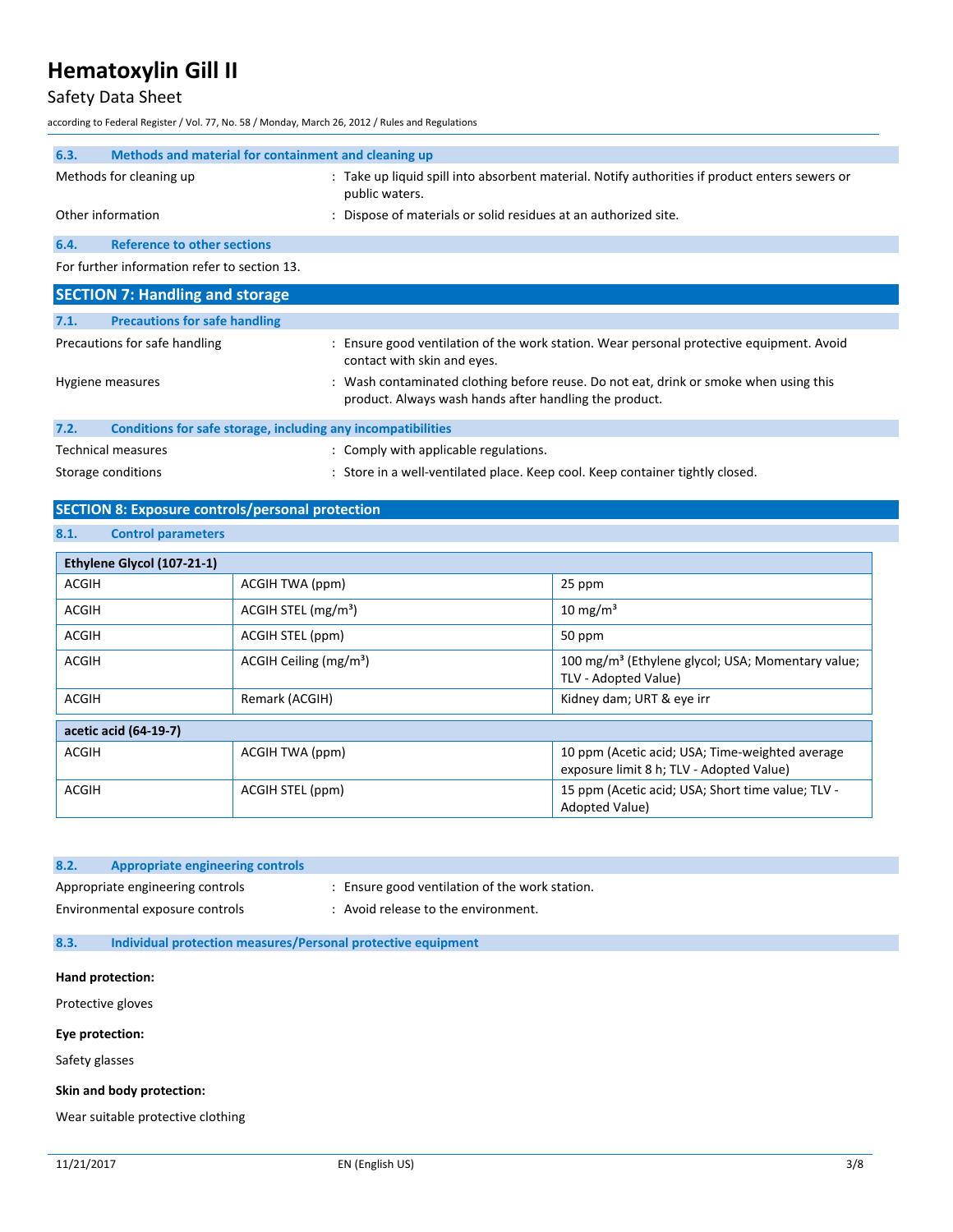## Safety Data Sheet

according to Federal Register / Vol. 77, No. 58 / Monday, March 26, 2012 / Rules and Regulations

#### **Respiratory protection:**

In case of insufficient ventilation, wear suitable respiratory equipment

| <b>SECTION 9: Physical and chemical properties</b>            |                     |
|---------------------------------------------------------------|---------------------|
| 9.1.<br>Information on basic physical and chemical properties |                     |
| Physical state                                                | : Liquid            |
| Color                                                         | : dark red          |
| Odor                                                          | : Vinegar odour     |
| Odor threshold                                                | : No data available |
| рH                                                            | $: 2.4 - 3$         |
| Melting point                                                 | : Not applicable    |
|                                                               | : No data available |
| Freezing point                                                | : No data available |
| Boiling point                                                 |                     |
| Flash point                                                   | $: \ge 212$         |
| Relative evaporation rate (butyl acetate=1)                   | : No data available |
| Flammability (solid, gas)                                     | : Not applicable.   |
| Vapor pressure                                                | : No data available |
| Relative vapor density at 20 °C                               | : No data available |
| Relative density                                              | : No data available |
| Specific gravity / density                                    | : $\leq 1.11$       |
| Solubility                                                    | : No data available |
| Log Pow                                                       | : No data available |
| Auto-ignition temperature                                     | : No data available |
| Decomposition temperature                                     | : No data available |
| Viscosity, kinematic                                          | : No data available |
| Viscosity, dynamic                                            | No data available   |
| <b>Explosion limits</b>                                       | : No data available |
| <b>Explosive properties</b>                                   | No data available   |
| Oxidizing properties                                          | : No data available |

#### **9.2. Other information**

No additional information available

|       | <b>SECTION 10: Stability and reactivity</b>                  |
|-------|--------------------------------------------------------------|
| 10.1. | <b>Reactivity</b>                                            |
|       | No additional information available                          |
| 10.2. | <b>Chemical stability</b>                                    |
|       | Stable under normal conditions.                              |
| 10.3. | <b>Possibility of hazardous reactions</b>                    |
|       | No dangerous reactions known under normal conditions of use. |

#### **10.4. Conditions to avoid**

Avoid contact with hot surfaces. Heat. No flames, no sparks. Eliminate all sources of ignition.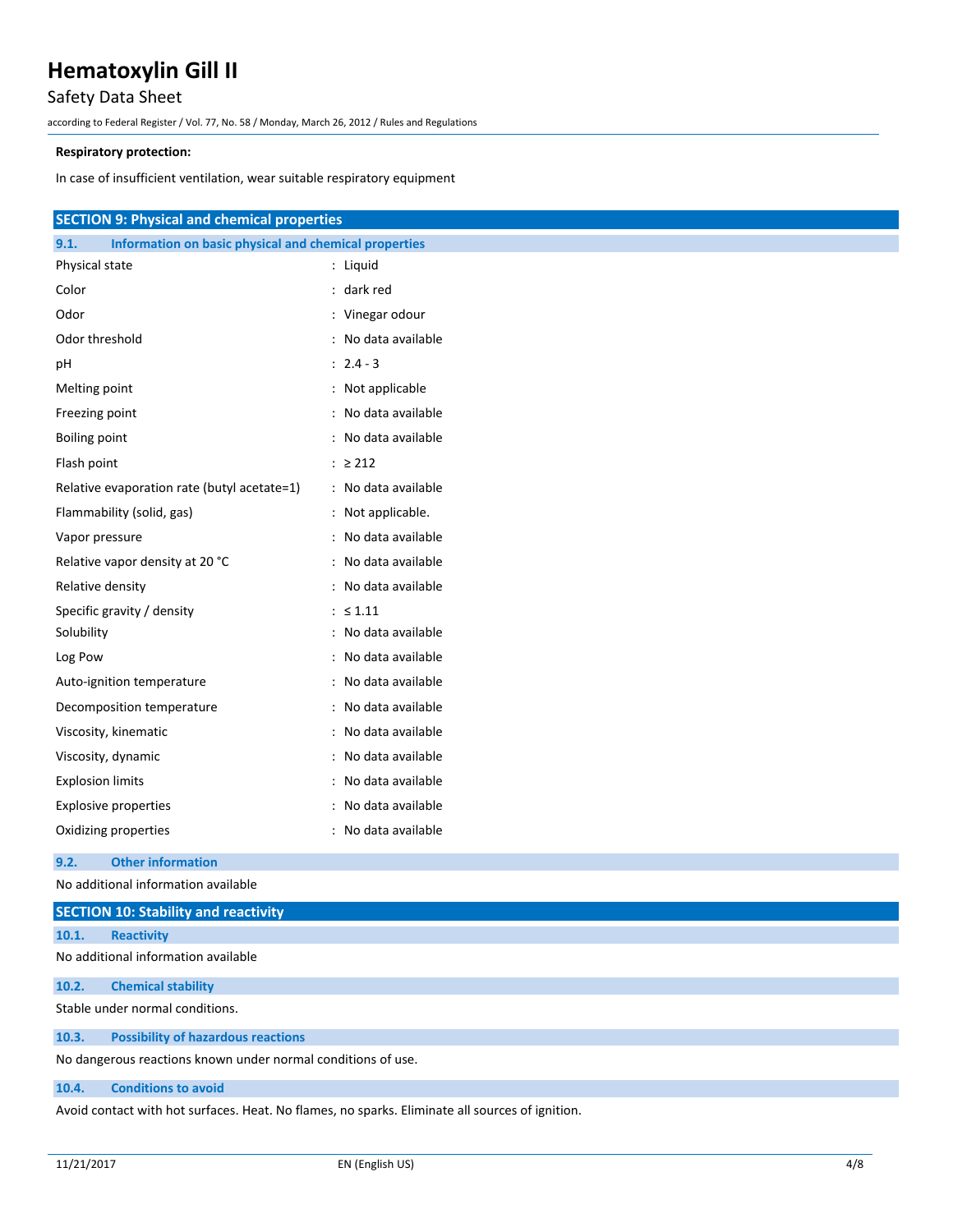## Safety Data Sheet

according to Federal Register / Vol. 77, No. 58 / Monday, March 26, 2012 / Rules and Regulations

| 10.5.<br><b>Incompatible materials</b>                            |                                                                                                                           |
|-------------------------------------------------------------------|---------------------------------------------------------------------------------------------------------------------------|
| No additional information available                               |                                                                                                                           |
| 10.6.<br><b>Hazardous decomposition products</b>                  |                                                                                                                           |
|                                                                   | Under normal conditions of storage and use, hazardous decomposition products should not be produced.                      |
| <b>SECTION 11: Toxicological information</b>                      |                                                                                                                           |
| 11.1.<br>Information on toxicological effects                     |                                                                                                                           |
|                                                                   |                                                                                                                           |
| Acute toxicity                                                    | : Not classified                                                                                                          |
|                                                                   |                                                                                                                           |
| Ethylene Glycol (107-21-1)                                        |                                                                                                                           |
| LD50 oral rat                                                     | > 5000 mg/kg (Rat; Literature study)                                                                                      |
| ATE US (oral)                                                     | 500 mg/kg body weight                                                                                                     |
| acetic acid (64-19-7)                                             |                                                                                                                           |
| LD50 oral rat                                                     | 3310 mg/kg body weight (Rat; Other; Read-across)                                                                          |
| ATE US (oral)                                                     | 3310 mg/kg body weight                                                                                                    |
| Skin corrosion/irritation                                         | : Causes skin irritation.                                                                                                 |
|                                                                   | pH: 2.4 - 3                                                                                                               |
| Serious eye damage/irritation                                     | : Causes serious eye irritation.                                                                                          |
|                                                                   | pH: 2.4 - 3                                                                                                               |
| Respiratory or skin sensitization                                 | : Not classified                                                                                                          |
| Germ cell mutagenicity                                            | : Not classified                                                                                                          |
| Carcinogenicity                                                   | : Not classified                                                                                                          |
|                                                                   |                                                                                                                           |
| Reproductive toxicity                                             | : Not classified                                                                                                          |
| Specific target organ toxicity - single exposure : Not classified |                                                                                                                           |
| Specific target organ toxicity - repeated                         | : Not classified                                                                                                          |
| exposure                                                          |                                                                                                                           |
|                                                                   |                                                                                                                           |
| Aspiration hazard                                                 | : Not classified                                                                                                          |
|                                                                   |                                                                                                                           |
| Symptoms/effects after skin contact                               | : Irritation.                                                                                                             |
| <b>SECTION 12: Ecological information</b>                         |                                                                                                                           |
| 12.1.<br><b>Toxicity</b>                                          |                                                                                                                           |
| Ecology - general                                                 | : The product is not considered harmful to aquatic organisms or to cause long-term adverse<br>effects in the environment. |

| Ethylene Glycol (107-21-1) |                                          |  |
|----------------------------|------------------------------------------|--|
| ' EC50 Daphnia 1           | > 10000 mg/l (EC50; 24 h)                |  |
| LC50 fish 2                | 40761 mg/l (LC50; 96 h; Salmo gairdneri) |  |

## **12.2. Persistence and degradability**

| Ethylene Glycol (107-21-1)      |                                                            |  |
|---------------------------------|------------------------------------------------------------|--|
| Persistence and degradability   | Readily biodegradable in water. Biodegradable in the soil. |  |
| Biochemical oxygen demand (BOD) | 0.47 g $O_2$ /g substance                                  |  |
| Chemical oxygen demand (COD)    | 1.24 g $O_2$ /g substance                                  |  |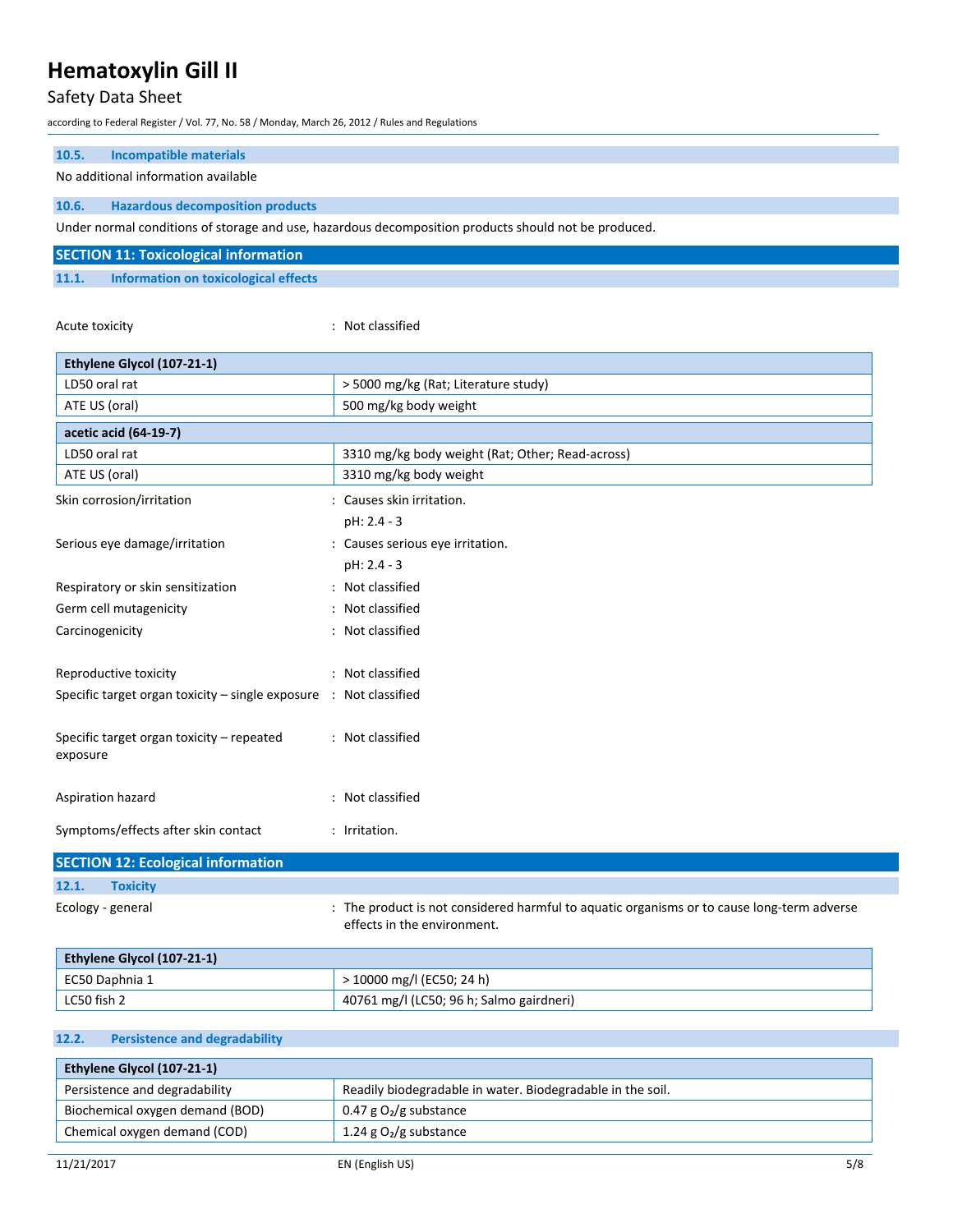## Safety Data Sheet

according to Federal Register / Vol. 77, No. 58 / Monday, March 26, 2012 / Rules and Regulations

| Ethylene Glycol (107-21-1)      |                                                                                   |  |
|---------------------------------|-----------------------------------------------------------------------------------|--|
| ThOD                            | 1.29 g $O_2/g$ substance                                                          |  |
| BOD (% of ThOD)                 | 0.36                                                                              |  |
| acetic acid (64-19-7)           |                                                                                   |  |
| Persistence and degradability   | Readily biodegradable in water. Biodegradable in the soil. Highly mobile in soil. |  |
| Biochemical oxygen demand (BOD) | 0.6 - 0.74 g $O_2/g$ substance                                                    |  |
| Chemical oxygen demand (COD)    | 1.03 g $O2/g$ substance                                                           |  |
| ThOD                            | 1.07 g $O_2/g$ substance                                                          |  |

## **12.3. Bioaccumulative potential**

| Ethylene Glycol (107-21-1)    |                                                    |  |
|-------------------------------|----------------------------------------------------|--|
| BCF fish 1                    | 10 (BCF; 72 h)                                     |  |
| BCF other aquatic organisms 1 | $0.21 - 0.6$ (BCF)                                 |  |
| BCF other aquatic organisms 2 | 190 (BCF; 24 h)                                    |  |
| Log Pow                       | -1.34 (Experimental value)                         |  |
| Bioaccumulative potential     | Low potential for bioaccumulation (BCF < 500).     |  |
| acetic acid (64-19-7)         |                                                    |  |
| BCF fish 1                    | 3.16 (BCF; Pisces)                                 |  |
| Log Pow                       | -0.17 (Experimental value; 25 °C)                  |  |
| Bioaccumulative potential     | Low potential for bioaccumulation (Log Kow $<$ 4). |  |

## **12.4. Mobility in soil**

| Ethylene Glycol (107-21-1) |                                                               |  |
|----------------------------|---------------------------------------------------------------|--|
| Surface tension            | $0.048$ N/m (20 °C)                                           |  |
| acetic acid (64-19-7)      |                                                               |  |
| Surface tension            | $0.028$ N/m (20 °C)                                           |  |
| Log Koc                    | log Koc, 0.06; QSAR                                           |  |
| Ecology - soil             | May be harmful to plant growth, blooming and fruit formation. |  |

## **12.5. Other adverse effects**

No additional information available

|       | <b>SECTION 13: Disposal considerations</b> |                                                                                               |
|-------|--------------------------------------------|-----------------------------------------------------------------------------------------------|
| 13.1. | <b>Disposal methods</b>                    |                                                                                               |
|       | Waste treatment methods                    | : Dispose of contents/container in accordance with licensed collector's sorting instructions. |
|       | <b>SECTION 14: Transport information</b>   |                                                                                               |

## **Department of Transportation (DOT)**

In accordance with DOT Not applicable

### **Transport by sea**

Not applicable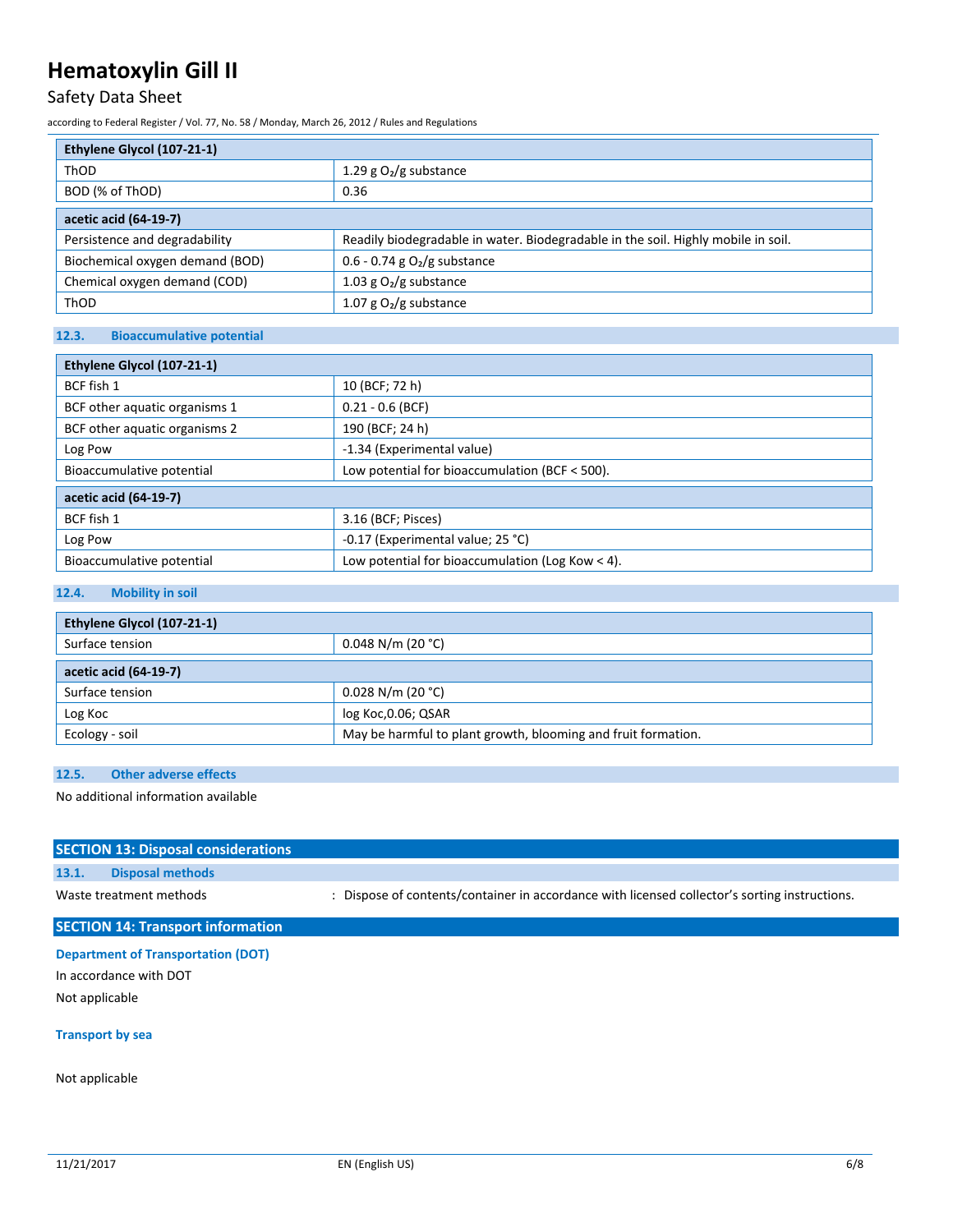## Safety Data Sheet

according to Federal Register / Vol. 77, No. 58 / Monday, March 26, 2012 / Rules and Regulations

CERCLA RQ 5000 lb

#### **Air transport**

Not applicable

| <b>SECTION 15: Regulatory information</b>                                 |  |
|---------------------------------------------------------------------------|--|
| 15.1. US Federal regulations                                              |  |
|                                                                           |  |
|                                                                           |  |
| Ethylene Glycol (107-21-1)                                                |  |
| Listed on the United States TSCA (Toxic Substances Control Act) inventory |  |
| Subject to reporting requirements of United States SARA Section 313       |  |

|  | 15.2. International regulations |  |
|--|---------------------------------|--|
|--|---------------------------------|--|

### **CANADA**

| <b>Ethylene Glycol (107-21-1)</b>                                  |  |
|--------------------------------------------------------------------|--|
| <sup>1</sup> Listed on the Canadian DSL (Domestic Substances List) |  |

#### **EU-Regulations**

No additional information available

#### **National regulations**

No additional information available

## **15.3. US State regulations**

| Ethylene Glycol (107-21-1) |                        |                         |                         |                     |
|----------------------------|------------------------|-------------------------|-------------------------|---------------------|
| U.S. - California -        | U.S. - California -    | U.S. - California -     | U.S. - California -     | No significant risk |
| Proposition 65 -           | Proposition 65 -       | Proposition 65 -        | Proposition 65 -        | level (NSRL)        |
| Carcinogens List           | Developmental Toxicity | Reproductive Toxicity - | Reproductive Toxicity - |                     |
|                            |                        | Female                  | Male                    |                     |
| No                         | Yes                    | <b>No</b>               | <b>No</b>               |                     |

### **Ethylene Glycol (107-21-1)**

U.S. - New Jersey - Right to Know Hazardous Substance List

U.S. - Pennsylvania - RTK (Right to Know) List

### **SECTION 16: Other information**

### Full text of H-phrases:

| H <sub>226</sub> | Flammable liquid and vapor              |
|------------------|-----------------------------------------|
| H302             | Harmful if swallowed                    |
| H314             | Causes severe skin burns and eye damage |